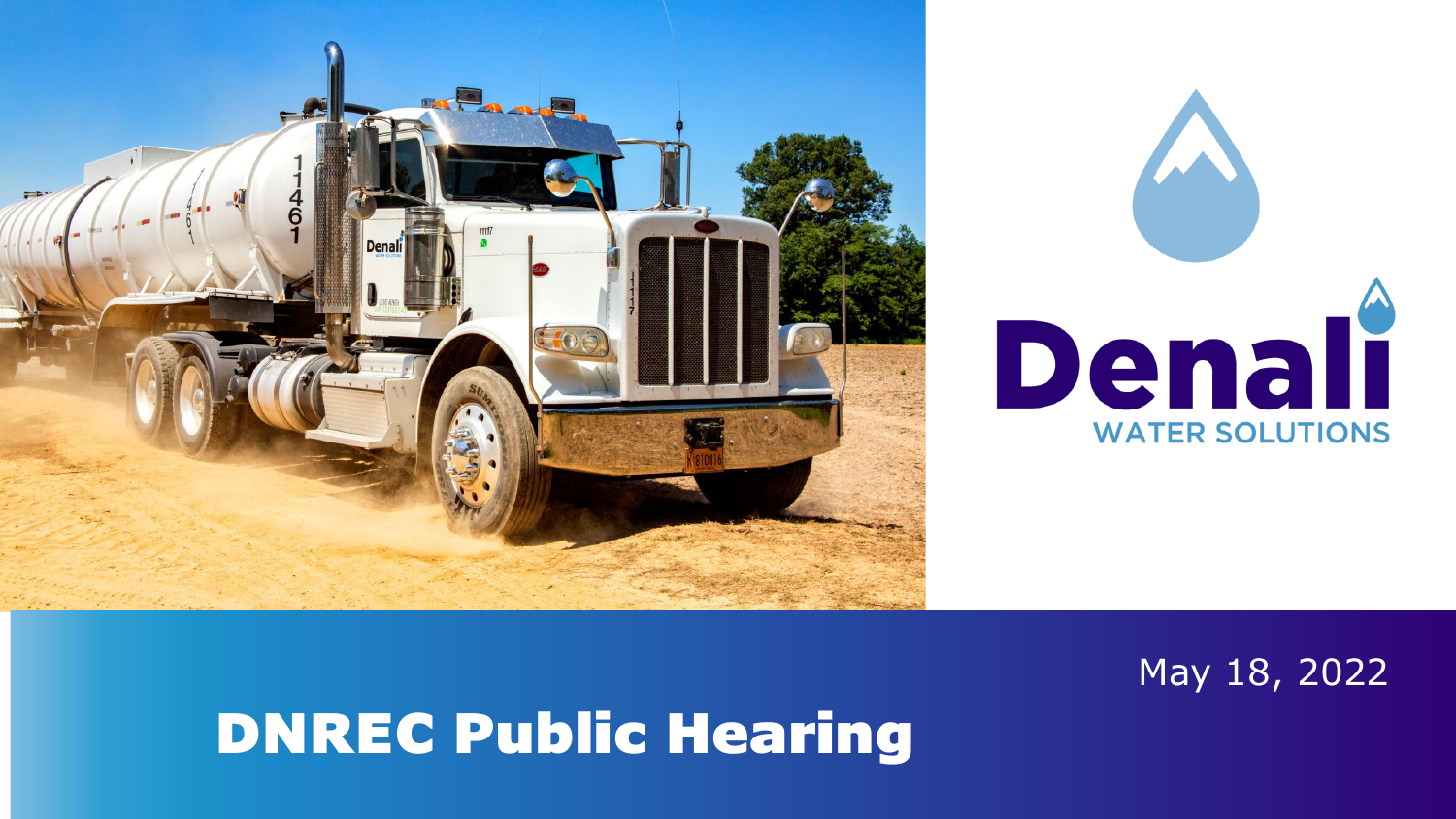



- Denali is a leading specialty waste management company in North America. Our purpose is to replenish the Earth by repurposing waste.
- We believe in protecting the quality of water by recycling, in a manner that is sustainable, beneficial to the land, and reduces or eliminates the use of landfills.
- Denali's vision is to meet this responsibility by offering innovative and economical solutions for the management, handling, disposal, and conversion of many types of organic waste materials.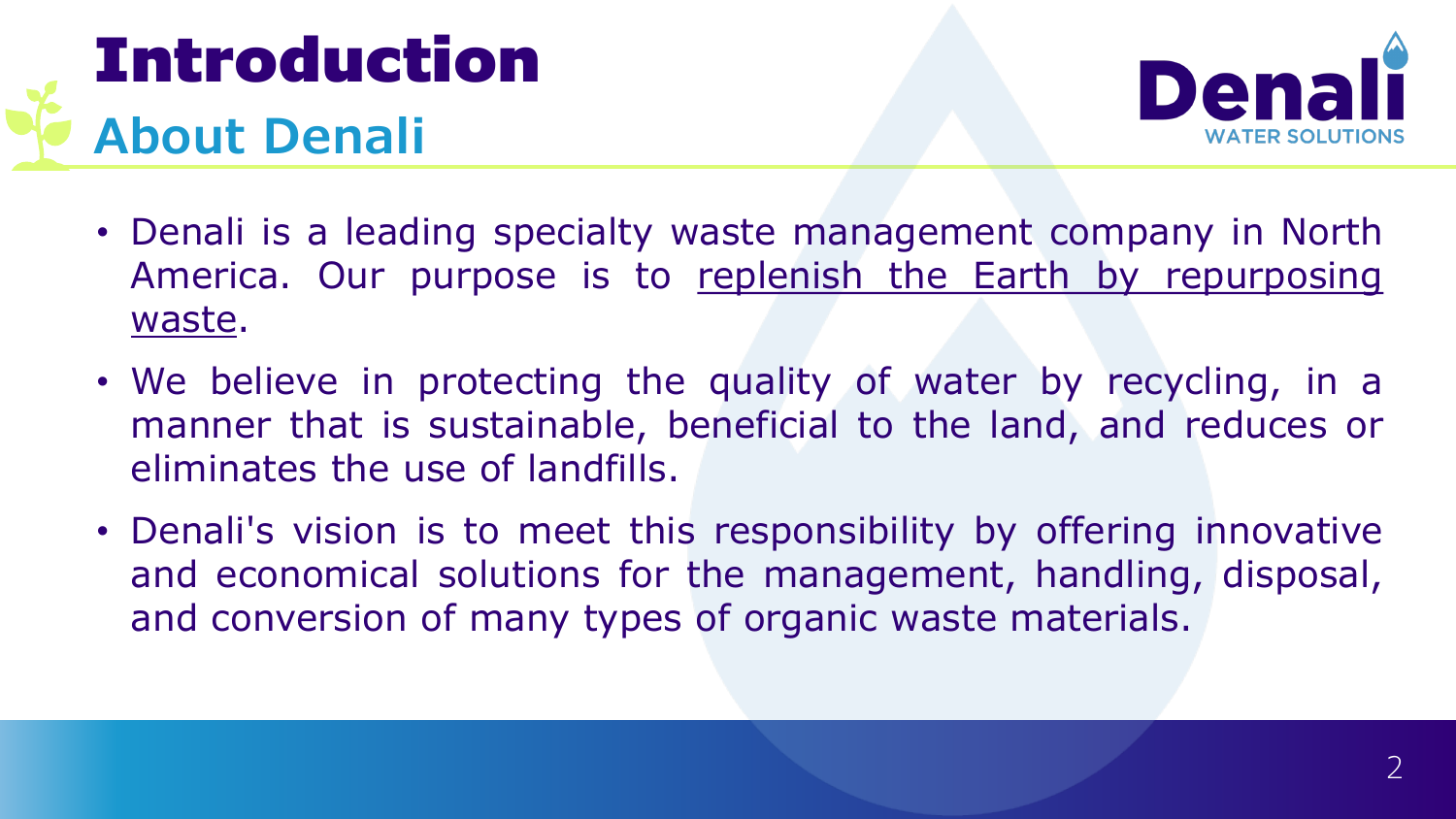### What We Do



Denali Water is positioned to design solutions for a wide variety of waste streams through its portfolio of service offerings.

Biosolids ( $\frac{1}{\sqrt{2}}$ ) Water & Wastewater Treatment Residuals (DAF Skimmings ( $\frac{1}{\sqrt{2}}$ ) Food Processing Residuals ( $\frac{1}{\sqrt{2}}$ ) Food Waste

#### **On-Site Services**

- Anaerobic Digestion
- Dewatering
- Class A Processing
- **Composting**
- **Depackaging**
- Lime Stabilization

#### **Long-Term Residuals Management**

- Beneficial Reuse and Land Application
- Transportation & Logistics Management
- Compost Operations and Distribution
- Project Development and Design
- Technology Supply Waste Conversion and Recycling (includes mechanical drying, anaerobic digestion, gasification, lime treatment)

#### **Collection Logistics**

- **Transportation**
- **Containers**
- Specialty Drivers
- **Training**
- Customer Service

#### **Valuable Recycled Products**

- Animal Feed (Fruit Plus™)
- Fertilizer
- Compost (WeCare Compost®)
- Soil Amendments (WeCare AgAdvantage™)
- Engineered Soils
- Bulk and Bagged Soils
- Energy Electricity, Steam, Heat, CNG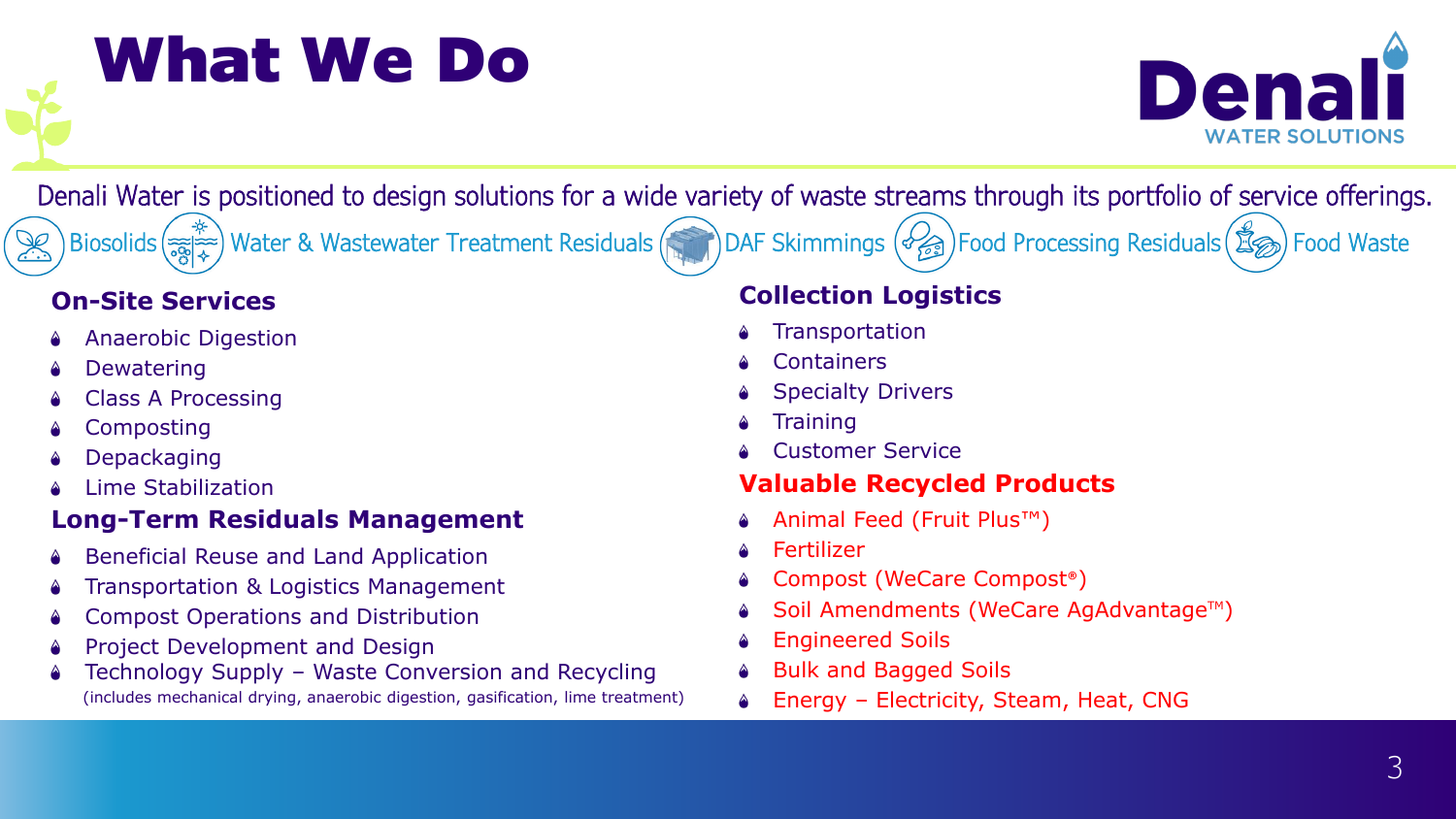## Sustainability **Environmental Compliance**



To be successful you need a strong environmental regulatory compliance track record.

Employees are on the board of the Water Environment Federations, SWANA, the U.S. Compost Council, along with various state industry association committees and boards.

Denali has significant reach throughout the industry, including relationships with engineers, general contractors, waste haulers, and technology companies.

Collectively, the environmental team holds:

- 420 Registrations
- 1,360 Permits
- 685 Combined Years of Experience

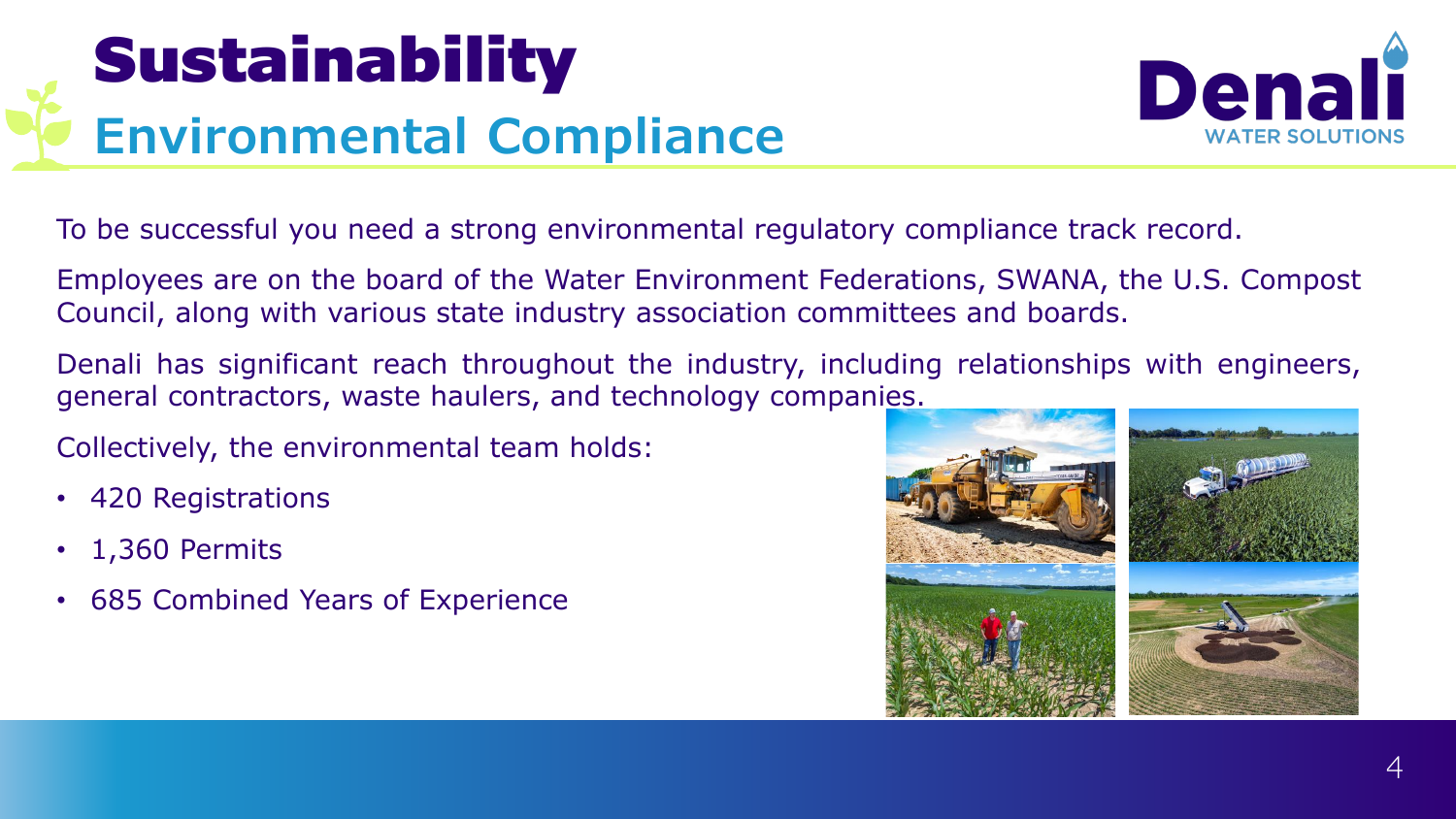# Why Land Application?



- $\bullet$  Integral to the food production process
- Keep beneficial products out of the landfill
	- Nitrogen, phosphorus, and organic matter value
- Alternative to commercial fertilizer
	- High fertilizer prices- benefit to farmer
	- Less reliance on commercial fertilizer

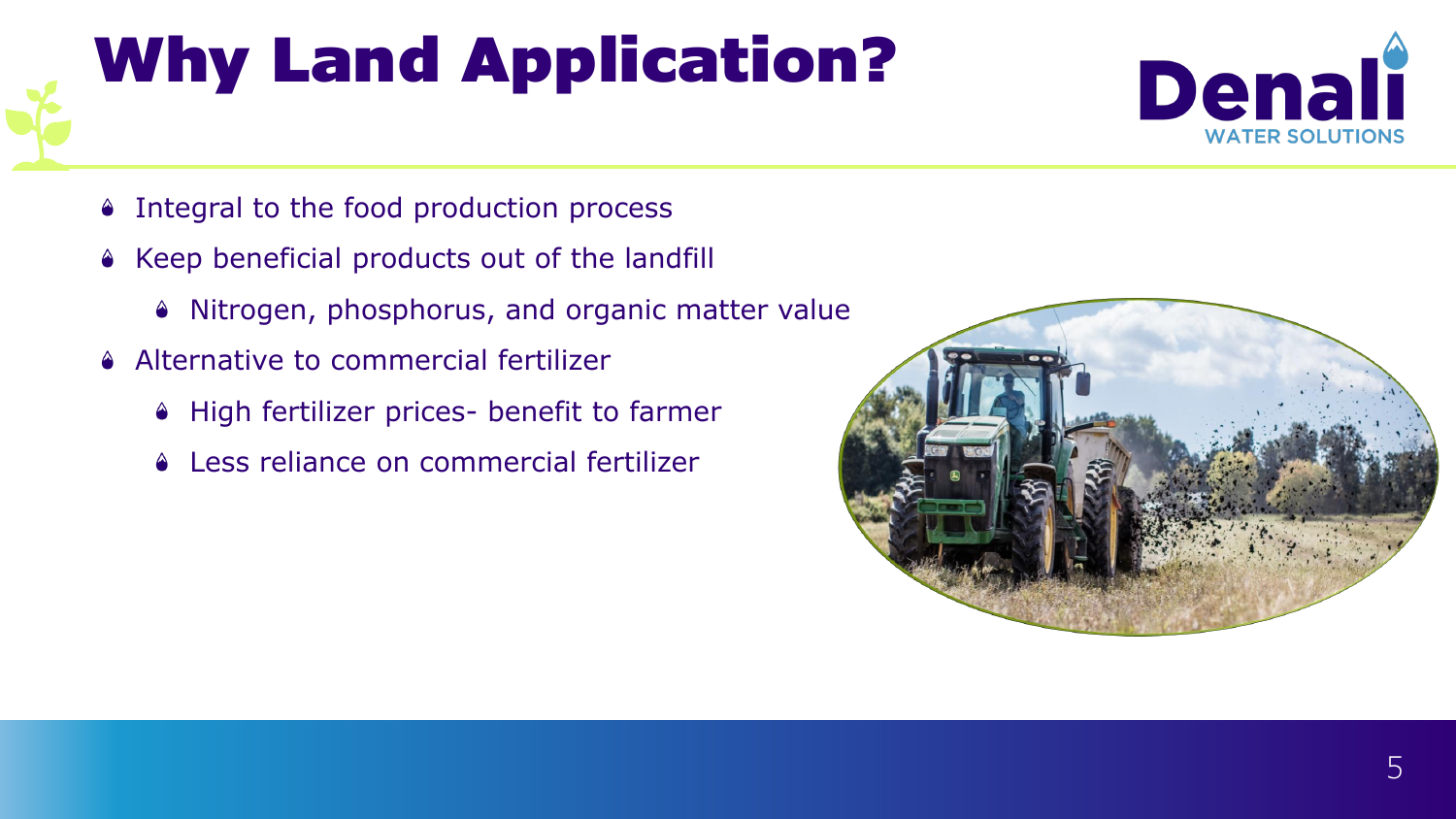## DNREC Permit



- Protective of the environment
	- **♦** Buffers
	- Depth to water table
	- Application once every 3 years
	- Required to follow agronomic rates
- Regular inspections
	- Denali has been in compliance with all permit requirements